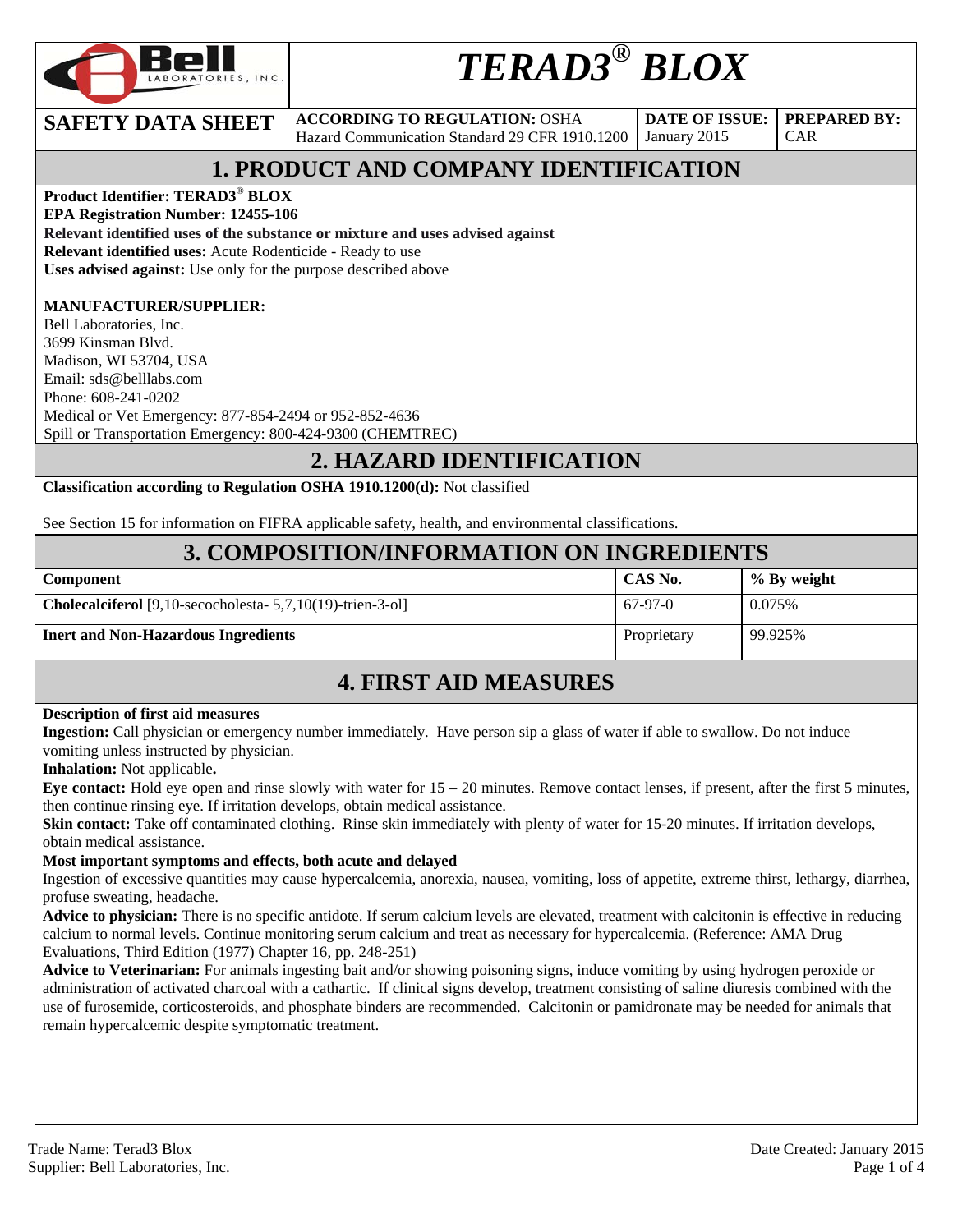### **5. FIRE-FIGHTING MEASURES**

#### **Extinguishing media**

Suitable Extinguishing Media: water, foam or inert gas.

Unsuitable Extinguishing Media: None known.

**Special hazards arising from the mixture:** High temperature decomposition or burning in air can result in the formation of toxic gases, which may include oxides of carbon.

**Advice for firefighters:** Wear protective clothing and self-contained breathing apparatus.

### **6. ACCIDENTAL RELEASE MEASURES**

**Personal precautions, protective equipment and emergency procedures**: Gloves should be worn when handling the bait. Collect spillage without creating dust.

**Environmental precautions:** Do not allow bait to enter drains or water courses. Where there is contamination of streams, rivers or lakes contact the appropriate environment agency.

**Methods and materials for containment and cleaning up**

**For Containment:** Sweep up spilled material immediately. Place in properly labeled container for disposal or re-use.

**For Cleaning Up:** Wash contaminated surfaces with detergent. Dispose of all wastes in accordance with all local, regional and national regulations.

**Reference to other sections:** Refer to Sections 7, 8 & 13 for further details of personal precautions, personal protective equipment and disposal considerations.

### **7. HANDLING AND STORAGE**

**Precautions for safe handling**: Do not handle the product near food, animal foodstuffs or drinking water. As soon as possible, wash hands thoroughly after applying bait and before eating, drinking, chewing gum, using tobacco, or using the toilet.

**Conditions for safe storage, including any incompatibilities:** Store only in original container in a cool, dry place, inaccessible to pets and wildlife. Do not contaminate water, food or feed by storage or disposal. Keep containers closed and away from other chemicals.

### **8. EXPOSURE CONTROLS/PERSONAL PROTECTION**

#### **Established Limits**

| Component              | <b>OSHA</b>     | <b>ACGIH</b>    | <b>Other Limits</b> |
|------------------------|-----------------|-----------------|---------------------|
| <b>Cholecalciferol</b> | Not Established | Not Established | Not Established     |

**Appropriate Engineering Controls:** Not required

**Occupational exposure limits:** Not established

#### **Personal Protective Equipment:**

**Respiratory protection:** Not required

**Eye protection:** Not required

**Skin protection:** Shoes plus socks, and waterproof gloves.

**Hygiene recommendations:** Keep and wash PPE separately from other laundry. Remove PPE immediately after handling this product. Wash the outside of gloves before removing. As soon as possible, wash hands thoroughly after applying bait and before eating, drinking, chewing gum, using tobacco or using the toilet, and change into clean clothing.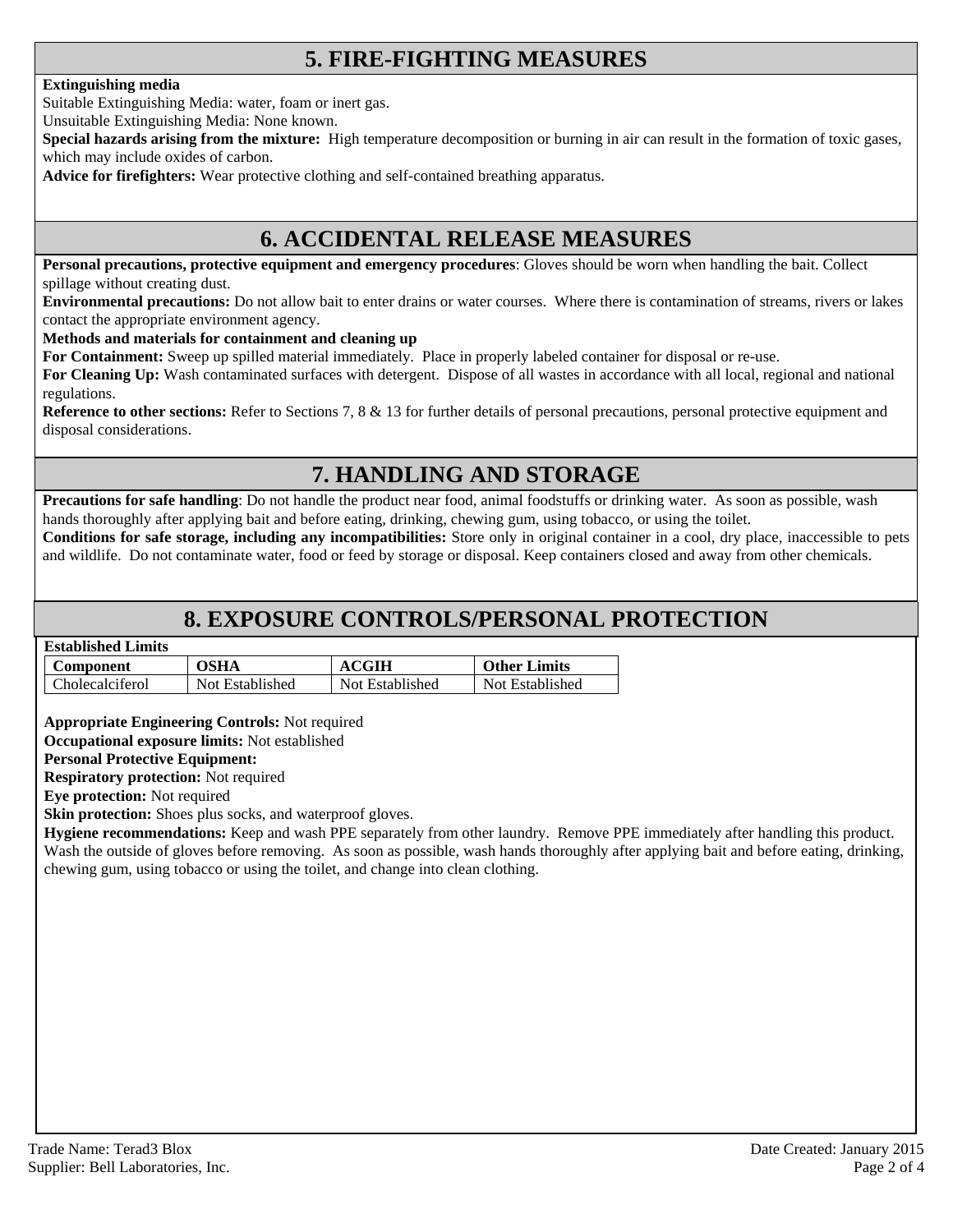### **9. PHYSICAL AND CHEMICAL PROPERTIES**

| Information on basic physical and chemical properties |                                                                                               |
|-------------------------------------------------------|-----------------------------------------------------------------------------------------------|
| Appearance/Color:                                     | Blue-grey-beige-brown wax block                                                               |
| Odor:                                                 | Sweet grain-like                                                                              |
| <b>Odor Threshold:</b>                                | Not applicable, odor not associated with a hazardous material.                                |
| pH:                                                   | Not applicable, Terad3 Blox is not dispersible with water.                                    |
| <b>Melting point:</b>                                 | Not applicable to rodenticide bait                                                            |
| <b>Boiling point:</b>                                 | Not applicable to rodenticide bait                                                            |
| <b>Flash point:</b>                                   | Not applicable, Terad3 Blox does not contain components classified as flammable.              |
| <b>Evaporation rate:</b>                              | Not applicable, Terad3 Blox is a solid.                                                       |
| <b>Upper/lower flammability or</b>                    | Not applicable, Terad3 Blox does not contain components classified as flammable or explosive. |
| explosive limits:                                     |                                                                                               |
| <b>Vapor Pressure:</b>                                | Not applicable to rodenticide bait                                                            |
| <b>Vapor Density:</b>                                 | NA: Terad3 Blox is a solid                                                                    |
| <b>Relative Density:</b>                              | 1.13 g/mL @ $20^{\circ}$ C                                                                    |
| <b>Solubility (water):</b>                            | Not water soluble                                                                             |
| <b>Solubility (solvents):</b>                         | Not applicable to rodenticide bait                                                            |
| <b>Partition coefficient: n-</b>                      | Not applicable to rodenticide bait                                                            |
| octanol/water:                                        |                                                                                               |
| <b>Auto-ignition temperature:</b>                     | Not applicable, Terad3 Blox does not contain components classified as flammable.              |
| <b>Decomposition temperature:</b>                     | Not applicable to rodenticide bait                                                            |
| <b>Viscosity:</b>                                     | Not applicable, Terad3 Blox is not a liquid.                                                  |
|                                                       | <b>10. STABILITY AND REACTIVITY</b>                                                           |

**Reactivity:** Stable when stored in original container in a cool, dry location.

**Chemical stability:** Stable when stored in original container in a cool, dry location.

**Possibility of hazardous reactions:** Refer to Hazardous decomposition products

**Conditions to avoid:** Avoid extreme temperatures (below 0°C or above 40°C).

**Incompatible materials**: Avoid strongly alkaline materials.

**Hazardous decomposition products:** High temperature decomposition or burning in air can result in the formation of toxic gases, which may include oxides of carbon.

## **11. TOXICOLOGICAL INFORMATION**

#### **Information on toxicological effects**

**Acute Toxicity** 

LD50, oral (ingestion):  $>5001$  mg/kg (rats) (Cholecalciferol Rat LD50 oral: 43.6 mg/kg bw).

**LD50, dermal (skin contact):** > 5001 mg/kg (rats) (Cholecalciferol not determined).

**LC50, inhalation:** Terad3 Blox is a wax block and therefore exposure by inhalation is not relevant.

**Skin corrosion/irritation :** Not irritating to skin.

**Serious eye damage/Irritation:** Not irritating to eyes.

**Respiratory or skin sensitization:** Dermal sensitization: Not a Sensitizer (Guinea pig maximization test).

**Germ cell mutagenicity:** Terad3 Blox contains no components known to have a mutagenetic effect.

**Carcinogenicity:** Terad3 Blox contains no components known to have a carcinogenetic effect**.** 

| -<br>Con<br>onents              | $\sqrt{17111}$<br>n<br>.           |               | $\sim$ $\sim$ $\sim$<br>בעגע |
|---------------------------------|------------------------------------|---------------|------------------------------|
| $\sim$<br>`hole≀<br>`calciterol | l 1 e tar<br>$N^*$<br>v v<br>115WU | Not<br>listed | Not.<br>listed               |

**Reproductive Toxicity:** Terad3 Blox: No data

**Aspiration Hazard:** Not applicable. Terad3 Blox is a wax block.

**Target Organ Effects:** Damage caused by an accumulation of calcium.

### **12. ECOLOGICAL INFORMATION**

**Ecotoxicity Effects:** This product is toxic to fish, birds and other wildlife. Dogs and predatory and scavenging mammals and birds might be poisoned if they feed upon animals that have eaten this bait. Do not apply this product directly to water or to areas where surface water is present or to intertidal areas below the mean high water mark. Runoff also may be hazardous to aquatic organisms in water adjacent to treated areas. Do not contaminate water when disposing of equipment wash water or rinsate.

**Persistence and degradability:** Terad3 Blox is inherently biodegradable. Cholecalciferol slowly decomposes in water.

**Bioaccumulative potential:** Not determined for Terad3 Blox. Cholecalciferol water solubility is extremely low  $\langle 0.1 \text{mg/}1 \rangle$ .

**Mobility in Soil:** Not determined for Terad3 Blox. Mobility of cholecalciferol in soil is considered to be limited.

**Other adverse effects:** None.